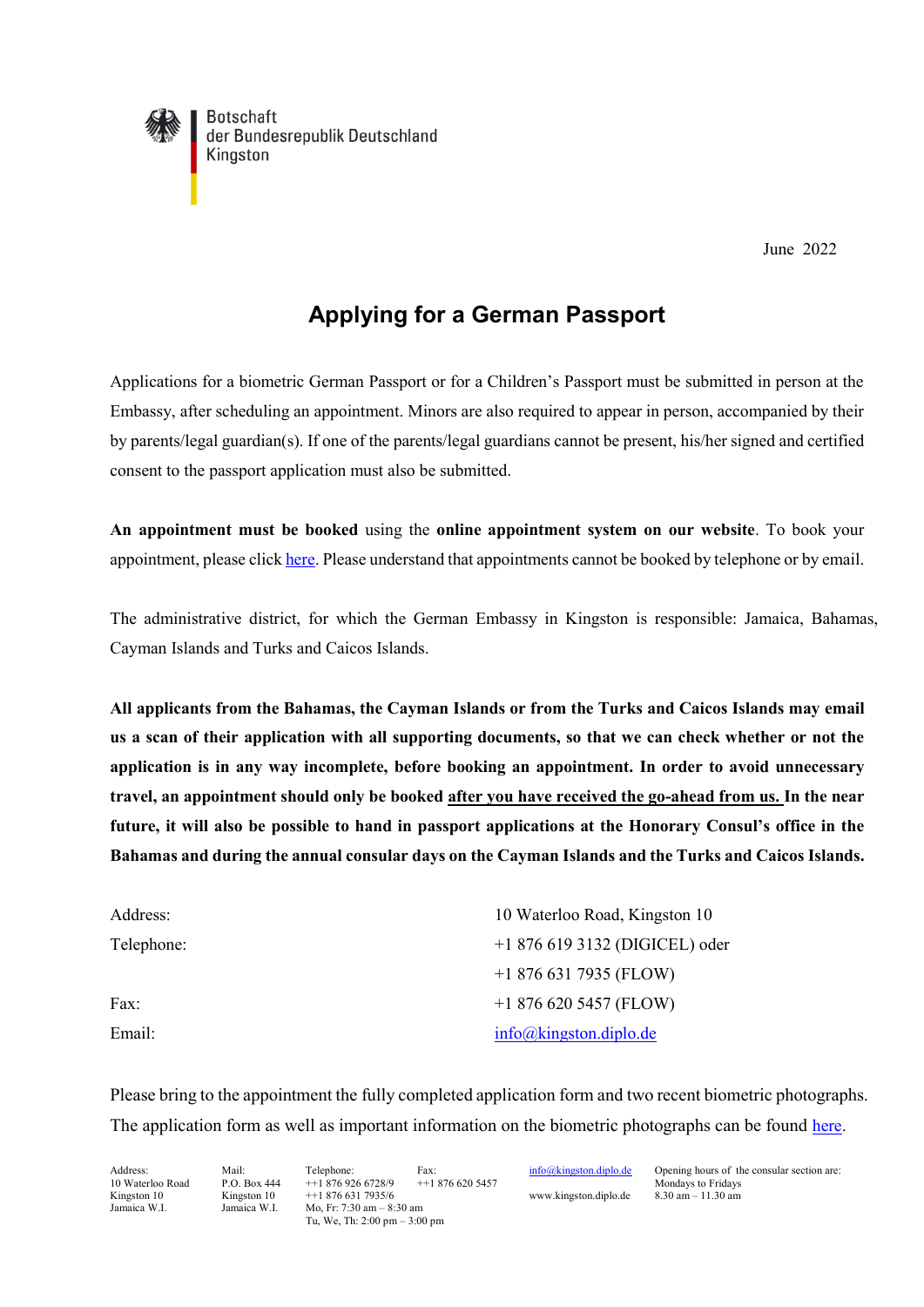The following documents **must also be submitted in original or as a certified copy**:

- Your current German passport
- Birth Certificate
- The registration or de-registration from your current or last place of residence in Germany (in the case that you have ever lived in Germany)
- The residence permit or work permit for Jamaica (incl. Alien Registration Card), the Bahamas, the Cayman Islands or the Turks and Caicos Islands
- An extract from the Family Register (Family Book) or your Marriage Certificate (if you have ever been married)
- Certificate of Name Declaration (if applicable)
- Proof of Nationality or Certificate of Naturalization (if applicable)
- Certificate of Acquisition of a foreign nationality or a Travel Document or ID (Identity Card) issued to you by another state (if applicable)
- Certificate of Retention of German Citizenship issued by a German Citizenship Authority (if applicable)
- In the case that your passport has been lost or stolen, **you must present a police report on the loss or theft.**

In addition to the above, additional documents are required in the case of minors applying for a passport. These must also be presented in original or as a certified copy:

- Current passport or Identification Card of the parents/legal guardians
- An extract from the Family Register (Family Book) of the parents or the Marriage Certificate of the parents (if they were ever married to each other)
- Proof of relationship to the German parent, e.g. birth certificate, recognition of paternity, adoption certificate etc.
- Proof of Nationality or Certificate of Naturalization of the German parent (if applicable)
- Proof of sole custody by means of a Court Order or Divorce Decree of the parents, or by the Death Certificate of a deceased parent (if applicable)
- A Name Declaration must be done, for the first time application of a child born abroad, whose parents do not have an official family name (**Ehename**) according to German law and joint custody. Information on this may be found on the relevant pages of the German Embassy's website.

## **Additional documents may be required in individual cases.**

10 H + 1 876 926 6728/9 + + 1 876 620 5457<br>
10 H + 1 876 631 7935/6 + 1 876 620 5457 www.kingston.diplo.de 8.30 am - 11.30 am Kingston 10 Kingston 10 ++1 876 631 7935/6 www.kingston.diplo.de 8.30 am – 11.30 am Jamaica W.I. Mo, Fr: 7:30 am – 8:30 am Mo, Fr: 7:30 am – 8:30 am Tu, We, Th: 2:00 pm – 3:00 pm

Address: Mail: Telephone: Fax:  $\frac{\text{info@kingston.diplo.de}}{10 \text{Waterloo Road}}$  $\frac{\text{info@kingston.diplo.de}}{10 \text{Waterloo Road}}$  $\frac{\text{info@kingston.diplo.de}}{10 \text{Waterloo Road}}$  Opening hours of the consular section are: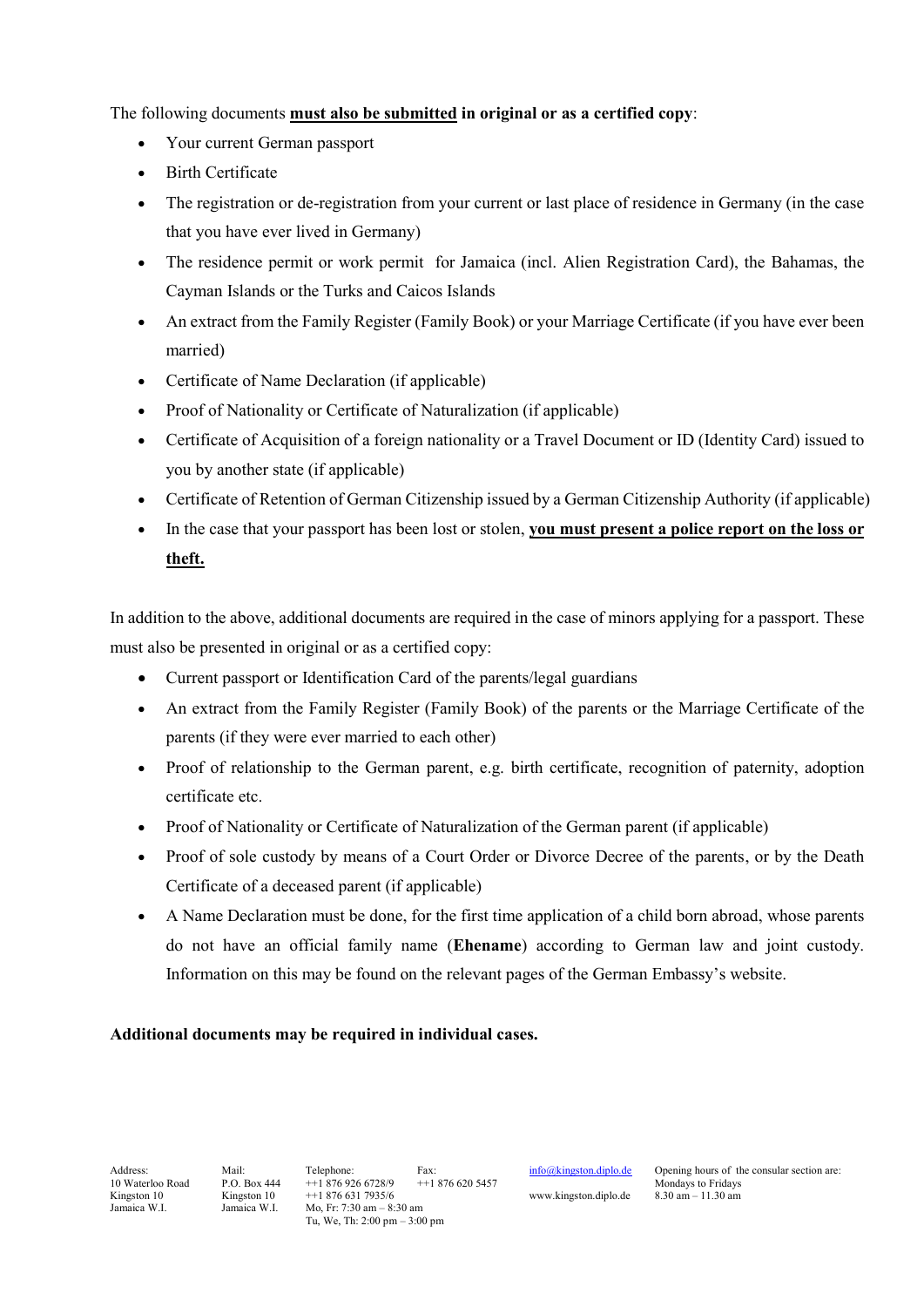In addition to the passport application, other questions concerning citizenship or civil status matters may also need to be clarified and in that case, the documents will have an **Apostille stamp before** they are presented to the Embassy.

**Jamaican documents** are foreseen with an Apostille by the Jamaican Foreign Ministry (**2 Port Royal Street, Kingston**. Tel.: 001 876-926-4220 or 001 876-929-6733). **Documents issued in the Cayman Islands or in the Turks and Caicos Islands** require an Apostille from the respective Governor General's Office.

All other official documents which have not been issued in Germany must either be legalized or have the Apostille stamp. To find out whether your document needs to be legalized or if it must have the Apostille stamp, please check the detailed information of the German Foreign Ministry [here.](https://www.auswaertiges-amt.de/en/newsroom/konsularisches/urkundenverkehrallgemeines-node)

**All fees must be paid in full upon application**. Payment may be made either in US Dollars cash or by credit card (VISA or MasterCard) according to the exchange rate of the Embassy. The Embassy does not accept 50.00 or 100.00 US Dollar bills. The bills have to be in perfect condition and cannot be older than 2000. **For payments by credit card, the credit card holder must be present**. Payments by credit card are calculated in Euro and no refund is possible once a credit card payment has already been made (e.g. after the denial of an application). Please note that additional processing fees may be charged by your bank for this transaction. Unfortunately, payment by cheque, by EC-card or with Euro cash **is not possible**.

| Fees                                                                                                      | with residence in<br>administrative<br>district and<br>de-registered from<br>Germany | <b>Without residence</b><br>in administrative<br>district or still<br>registered in<br>Germany |
|-----------------------------------------------------------------------------------------------------------|--------------------------------------------------------------------------------------|------------------------------------------------------------------------------------------------|
| Passport for applicants from 24 years of age<br>(Validity: 10 years, 32 pages)<br>incl. Foreign surcharge | 81,00 $\xi$                                                                          | 141,00€                                                                                        |
| Passport for applicants from 24 years of age<br>(Validity: 10 years, 48 pages)<br>incl. Foreign surcharge | $103,00 \in$                                                                         | $163,00 \in$                                                                                   |
| Passport for applicants under 24 years of age<br>(Validity: 6 years, 32 pages)<br>incl. Foreign surcharge | 58,50€                                                                               | 96,00€                                                                                         |

Kingston 10 Kingston 10 ++1 876 631 7935/6 www.kingston.diplo.de 8.30 am – 11.30 am<br>
Jamaica W.I. Mo. Fr. 7:30 am – 8:30 am Mo, Fr: 7:30 am – 8:30 am Tu, We, Th: 2:00 pm – 3:00 pm

Address: Mail: Telephone: Fax:  $\frac{\text{info@kingston.diplo.de}}{10 \text{Waterloo Road}}$  $\frac{\text{info@kingston.diplo.de}}{10 \text{Waterloo Road}}$  $\frac{\text{info@kingston.diplo.de}}{10 \text{Waterloo Road}}$  Opening hours of the consular section are: Mondays to Fridays